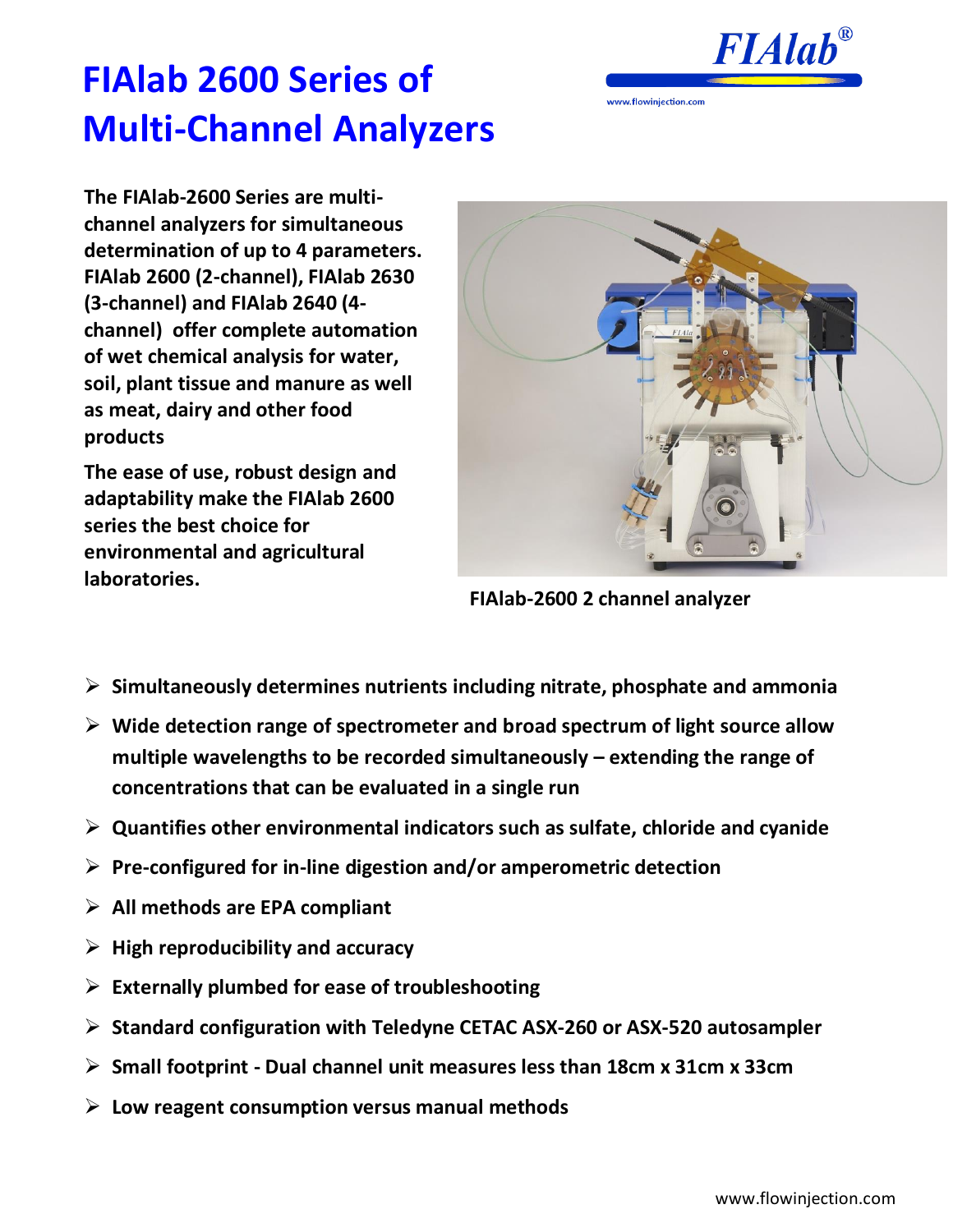

## **FIAlab for Windows Software**



**FIAlab for Windows is specifically designed to control the FIA series of analyzers. The software is easy to use for standard applications and versatile enough for use in numerous customized applications. For advanced users the software has a user friendly script-based programming language. The available commands are presented in a floating list box. The user simply points and clicks the desired command, automatically adding it to the procedure. FIAlab for Windows software features:**

- **Predefined methods**
- **Multiple wavelength selection for extended concentration range**
- **Program flexibility for custom applications**
- **Import sample registration file**
- **Report generation available in multiple formats and compatible with LIMS systems**
- **Concentration analysis can be calculated using peak height, area or slope**
- **Method development routines**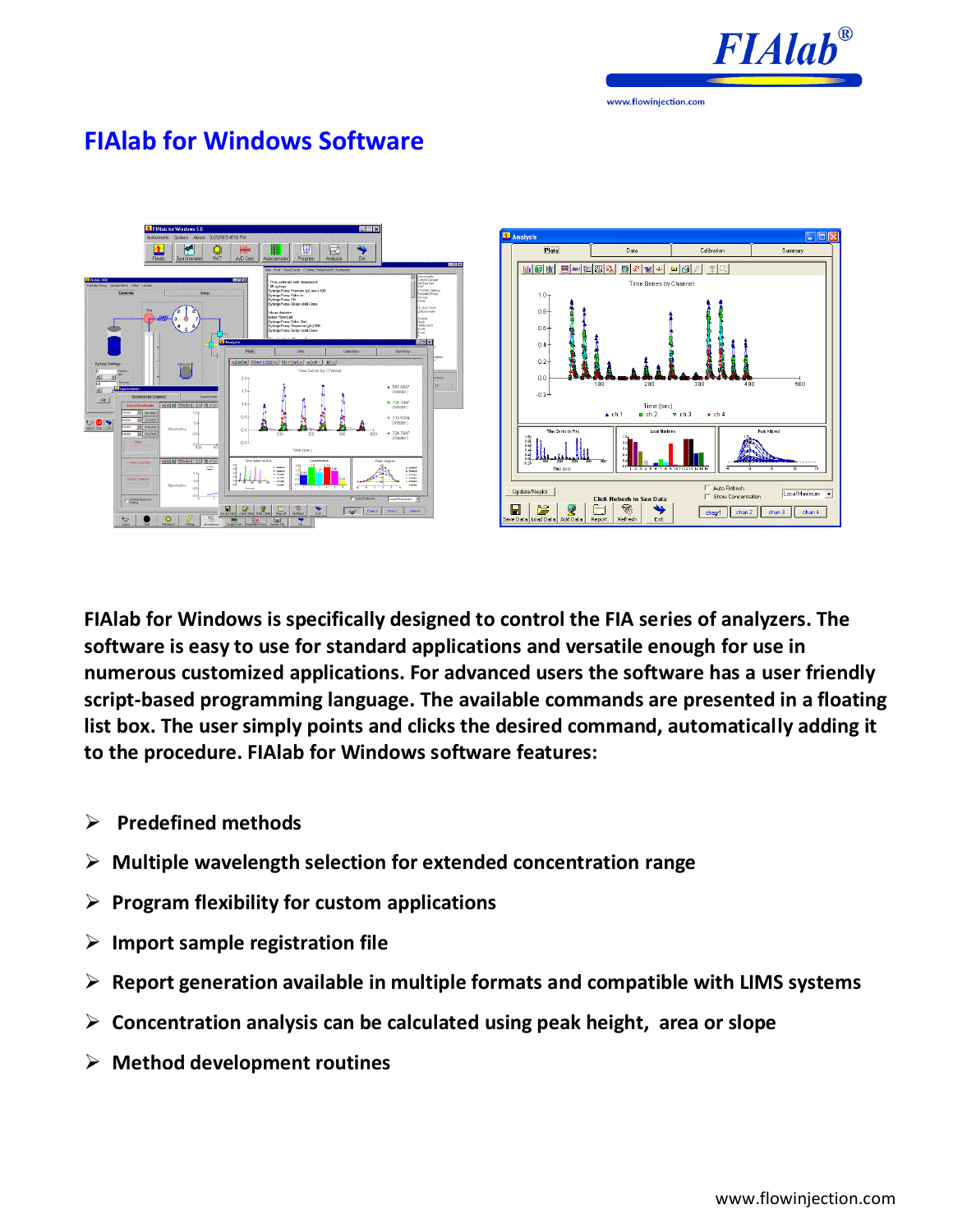

## **Agricultural and Environmental Assays**

Agricultural and Environmental Assays are routinely performed with the FIAlab-2600 series, including nitrate, nitrite, ammonia, phosphate, chloride and many others. The table lists a few methods, typical concentration ranges and sample throughputs. Additional methods for lower and higher concentration ranges, as well as for other analytes are available, please inquire. Some of the following methods can be performed with brackish/seawater samples.

Additional details of these assays are available on-line at:

| <b>Nitrate (Mid to High)</b>        | 180 samples/hour | 0.02 to 200 mg (N)/L     | 1 cm flow cell      | <b>Cadmium</b>              |
|-------------------------------------|------------------|--------------------------|---------------------|-----------------------------|
| <b>Nitrite (Mid to High)</b>        | 220 samples/hour | 0.005 to 100 mg (N)/L    | 1 cm flow cell      |                             |
| Nitrate (Low)                       | 60 samples/hour  | 0.002 to 10 mg (N)/L     | 10 cm flow cell     | <b>Cadmium</b>              |
| Nitrite (Low)                       | 80 samples/hour  | 0.0005 to 5 mg (N)/L     | 10 cm flow cell     |                             |
| <b>Nitrate (Ultra Low)</b>          | 45 samples/hour  | 0.0004 to 1 mg $(N)/L$   | 50 cm flow cell     | Cadmium                     |
| <b>Nitrite (Ultra Low)</b>          | 55 samples/hour  | $0.0001$ to 0.5 mg (N)/L | 50 cm flow cell     |                             |
| <b>Ammonia (Mid to High)</b>        | 120 samples/hour | 0.5 to 200 mg (N)/L      | 1 cm flow cell      | <b>Salicylate Method</b>    |
| Ammonia (Low)                       | 80 samples/hour  | 0.01 to 10 mg $(N)/L$    | 10 cm flow cell     | <b>Salicylate Method</b>    |
| Ammonia (Ultra Low)                 | 40 samples/hour  | 0.002 to 2 mg $(N)/L$    | 50 cm flow cell     | <b>Salicylate Method</b>    |
| Ammonia (Mid to High)               | 40 samples/hour  | 0.05 to 30 mg $(N)/L$    | 1 cm flow cell      | <b>Dialysis Cell</b>        |
| Ammonia (Low)                       | 30 samples/hour  | 0.005 to 3 mg (N)/L      | 10 cm flow cell     | <b>Dialysis Cell</b>        |
| <b>Ammonia (Ultra Low)</b>          | 45 samples/hour  | 0.001 to 0.5 mg (N)/L    | <b>Fluorometric</b> | <b>OPA Method</b>           |
| TKN (Mid)                           | 120 samples/hour | 1.0 to 300 mg (N)/L      | 10 cm flow cell     | <b>Batch Digestion</b>      |
| <b>Total Nitrogen</b>               | 30 samples/hour  | 0.1 to 5 mg $(N)/L$      | 1 cm flow cell      | <b>In-line UV Digestion</b> |
| <b>Total Nitrogen</b>               | 30 samples/hour  | 0.01 to 0.1 mg (N)/L     | 10 cm flow cell     | <b>In-line UV Digestion</b> |
| <b>Phosphate (Mid to High)</b>      | 120 samples/hour | 0.1 to 25 mg $(P)/L$     | 1 cm flow cell      | Ortho/Bray/Olsen            |
| <b>Phosphate (Low)</b>              | 60 samples/hour  | 0.01 to 2.5 mg (P)/L     | 10 cm flow cell     | Ortho/Bray/Olsen            |
| <b>Phosphate (Ultra Low)</b>        | 45 samples/hour  | 0.002 to 0.5 mg $(P)/L$  | 50 cm flow cell     | Ortho                       |
| <b>Fast Phosphate (Mid to High)</b> | 360 samples/hour | 0.1 to 25 mg $(P)/L$     | 1 cm flow cell      | <b>Fast FIA Manifold</b>    |
| <b>Fast Phosphate (Low)</b>         | 240 samples/hour | 0.01 to 2.5 mg $(P)/L$   | 10 cm flow cell     | <b>Fast FIA Manifold</b>    |
| <b>Total Phosphorus (mid)</b>       | 80 samples/hour  | 0.1 to 25 mg $(P)/L$     | 1 cm flow cell      |                             |
| <b>Total Phosphorus (low)</b>       | 80 samples/hour  | 0.01 to 2.5 mg $(P)/L$   | 10 cm flow cell     |                             |
| <b>Chloride (Mid)</b>               | 120 samples/hour | 1 to 50 $mg$ CI-/L       | 1 cm flow cell      |                             |
| Chloride (Low)                      | 60 samples/hour  | 0.1 to 5 $mg$ CI-/L      | 10 cm flow cell     |                             |
| Silica (Mid to High)                | 60 samples/hour  | 0.5 to 300 mg/L          | 1 cm flow cell      |                             |
| Silica (Low)                        | 60 samples/hour  | 0.05 to 30 mg/L          | 10 cm flow cell     |                             |
| <b>Silica (Ultra Low)</b>           | 40 samples/hour  | $0.02$ to 6 mg/L         | 50 cm flow cell     |                             |
| <b>Sulfate (Mid-high)</b>           | 120 samples/hour | 100 to 500 mg SO4/L      | 1 cm flow cell      |                             |
| Sulfate (Low)                       | 60 samples/hour  | 2 to 200 mg SO4/L        | 10 cm flow cell     |                             |
| Iron (Mid)                          | 140 samples/hour | 0.025 to 100 mg/L        | 1 cm flow cell      |                             |
| Iron (Low)                          | 70 samples/hour  | 0.0025 to 10 mg/L        | 10 cm flow cell     |                             |
| Iron (Ultra Low)                    | 45 samples/hour  | $0.0005$ to 0.2 mg/L     | 50 cm flow cell     |                             |